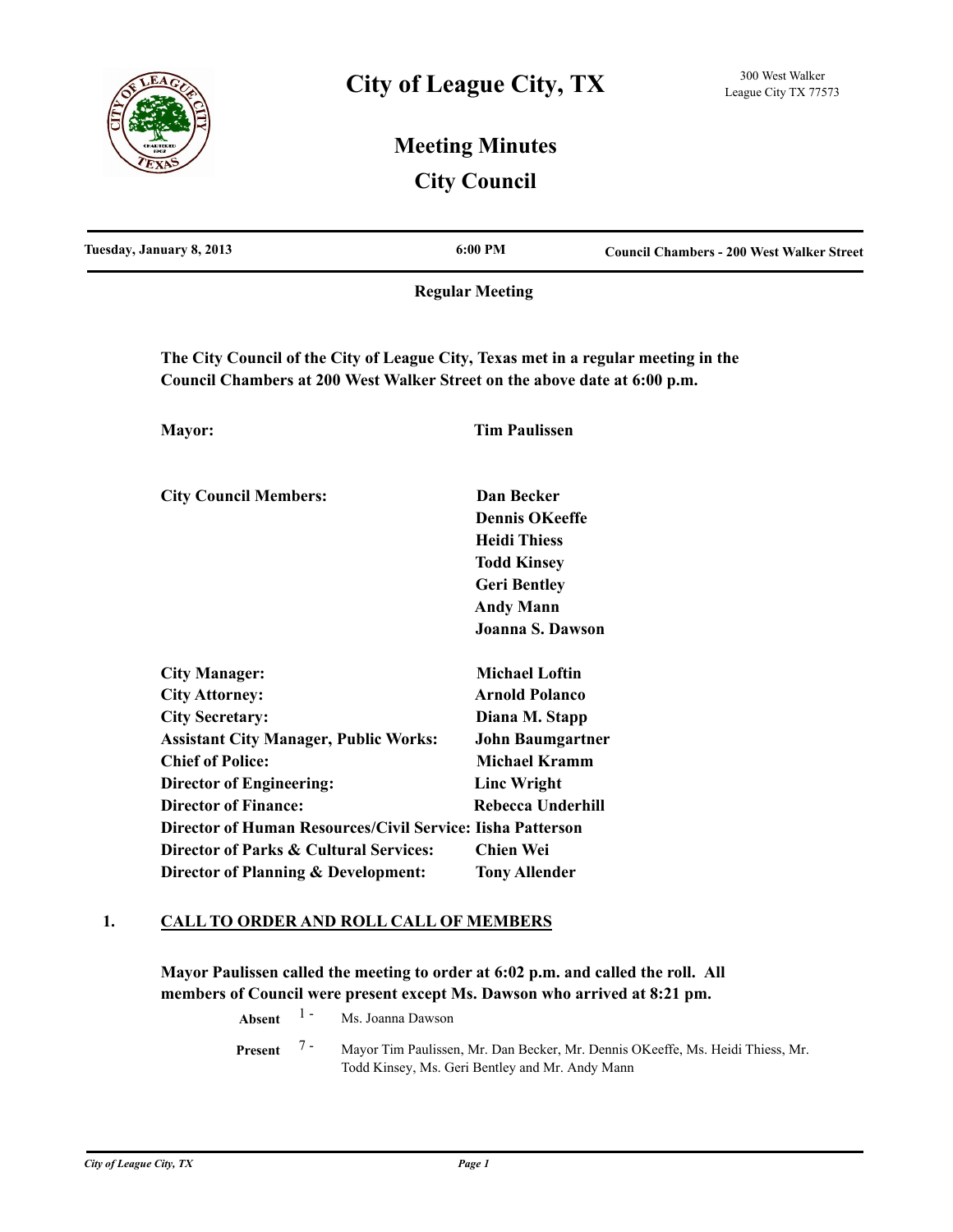### **INVOCATION, PLEDGE OF ALLEGIANCE TO THE U.S. FLAG AND PLEDGE OF ALLEGIANCE TO THE TEXAS FLAG 2.**

**The invocation was given by Pastor Matt Neely of the Watershed Church. Mayor Paulissen led in the pledges of allegiance to the flags.**

# **3. APPROVAL OF MINUTES**

| 3A. | 13-0701 | November 13, 2012 | Regular Meeting |
|-----|---------|-------------------|-----------------|
|     |         | Approved          |                 |
| 3B. | 13-0703 | November 19, 2012 | Special Meeting |
|     |         | Approved          |                 |
| 3C. | 13-0702 | November 19, 2012 | Regular Meeting |
|     |         | Approved          |                 |

### **Mayor Paulissen asked if there were any corrections to these minutes. He said hearing none, these minutes are approved.**

### **4. APPOINTMENTS, PROCLAMATIONS, PRESENTATIONS, AWARDS**

| 4A. | 13-0721 |                   | League City property owners (Mayor Paulissen)                                               | Recognition from the U.S. Federal Emergency Management Agency for the City of League<br>City's improvements to the City's Community Rating System (CRS) score reflecting better<br>flood mitigation and prevention and potential reductions in flood insurance premiums for |
|-----|---------|-------------------|---------------------------------------------------------------------------------------------|-----------------------------------------------------------------------------------------------------------------------------------------------------------------------------------------------------------------------------------------------------------------------------|
|     |         |                   |                                                                                             | Ms. Donnie Walsh, representing FEMA and the National Flood Insurance Program was<br>present to recognize the City's efforts in promoting sound flood plain management.                                                                                                      |
| 4B. | 13-0720 | (Mayor Paulissen) |                                                                                             | Presentation of a proclamation designating January 9, 2013 as Chinese National Police Day                                                                                                                                                                                   |
|     |         | years.            |                                                                                             | China's Xhejiang Police College has been a partner with Sam Houston State University<br>and the City of League City in an internship and exchange program for the past four                                                                                                 |
|     |         |                   | The Mayor will present the proclamation later in the week.                                  |                                                                                                                                                                                                                                                                             |
| 4C. | 13-0722 | (Mayor Paulissen) |                                                                                             | Consider and take action on appointments to the Hotel Occupancy Tax Advisory Board                                                                                                                                                                                          |
|     |         |                   | Mayor Paulissen recommends confirmation of his reappointment of current members.            |                                                                                                                                                                                                                                                                             |
|     |         |                   | <b>Mayor's appointments:</b>                                                                |                                                                                                                                                                                                                                                                             |
|     |         |                   | <b>Position 1. Hotel Representative</b>                                                     | <b>Rov Green</b>                                                                                                                                                                                                                                                            |
|     |         |                   | <b>Position 2. Hotel Representative</b>                                                     | <b>Vikram Patel</b>                                                                                                                                                                                                                                                         |
|     |         |                   | <b>Position 4. Business Representative</b><br><b>Position 6. Arts/Historic Preservation</b> | <b>Lisa Howard</b><br><b>Diana Dornak</b>                                                                                                                                                                                                                                   |
|     |         |                   |                                                                                             |                                                                                                                                                                                                                                                                             |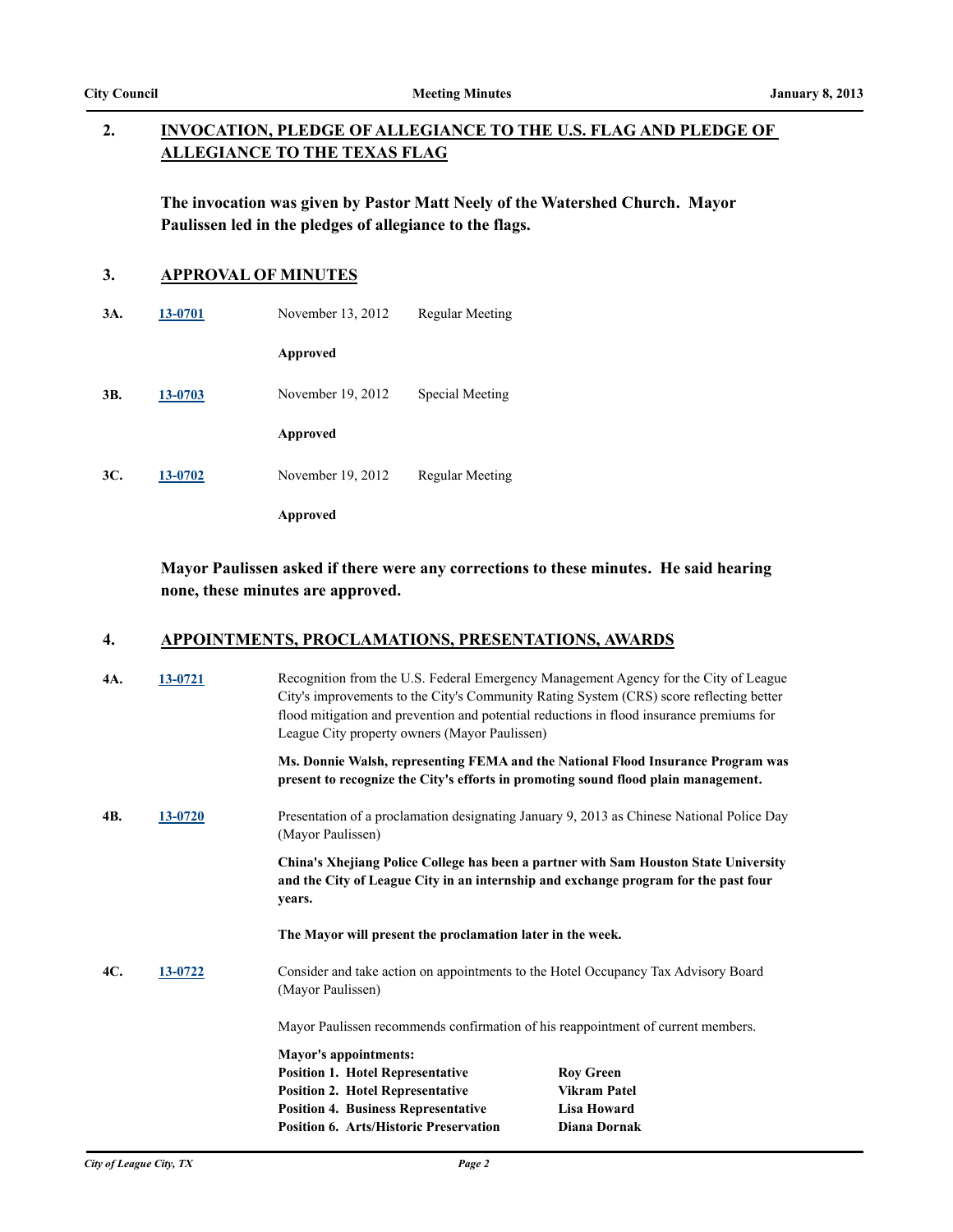**A motion was made by Mr. OKeeffe, seconded by Mr. Kinsey, to confirm the Mayor's appointments to the Hotel Occupancy Tax Advisory Board. The motion passed by the following vote:**

### **For:** 7 -

Mayor Paulissen, Mr. Becker, Mr. OKeeffe, Ms. Thiess, Mr. Kinsey, Ms. Bentley and Mr. Mann

**Absent:** 1 -

Ms. Dawson

### **5. PUBLIC HEARING AND ACTION ITEMS FROM PUBLIC HEARING**

**5A. [13-0695](http://leaguecity.legistar.com/gateway.aspx?m=l&id=3543)** Hold a public hearing on a Zone Change Application, Z12-06 (TNMP Butler Road Substation #1), a request to rezone approximately 5.1 acres from "OS" (Open Space) and "CM" (Commercial Mixed Use) to "PS" (Public / Semi-Public), legally described as a portion of Lots 2 and 3, Block M of the Clear Creek Subdivision, generally located north of League City Parkway and east of Butler Road, with the approximate address being in the 1400 block of Butler Road in League City, Texas. (Director of Planning and Development)

> Planning and Zoning Commission recommended approval by a vote of 8-0-0 on December 3, 2012.

## **Mayor Paulissen opened the public hearing at 6:13 p.m. No one was present to speak for or against this item. Mayor Paulissen closed the public hearing at 6:13 p.m.**

**5B. [13-0696](http://leaguecity.legistar.com/gateway.aspx?m=l&id=3544)** Consider and take action on an ordinance amending Ordinance No.2005-24, to rezone approximately 5.1 acres (Z12-06 TNMP Butler Road Substation #1) from "OS" (Open Space) and "CM" (Commercial Mixed Use) to "PS" (Public / Semi-Public), legally described as a portion of Lots 2 and 3, Block M of the Clear Creek Subdivision, generally located north of League City Parkway and east of Butler Road, with the approximate address being in the 1400 block of Butler Road in League City, Texas. (Director of Planning and Development)

> Planning and Zoning Commission recommended approval by a vote of 8-0-0 on December 3, 2012.

**A motion was made by Mr. OKeeffe, seconded by Mr. Kinsey, to approve Ordinance No. 2013-01 amending Ordinance No .2005 24, to rezone approximately 5.1 acres (Z12-06 TNMP Butler Road Substation #1) from "OS" (Open Space) and "CM" (Commercial Mixed Use) to "PS" (Public / Semi Public), legally described as a portion of Lots 2 and 3, Block M of the Clear Creek Subdivision, generally located north of League City Parkway and east of Butler Road, with the approximate address being in the 1400 block of Butler Road in League City, Texas. The motion passed by the following vote:**

**For:** 7 -

> Mayor Paulissen, Mr. Becker, Mr. OKeeffe, Ms. Thiess, Mr. Kinsey, Ms. Bentley and Mr. Mann

**Absent:** 1 -

Ms. Dawson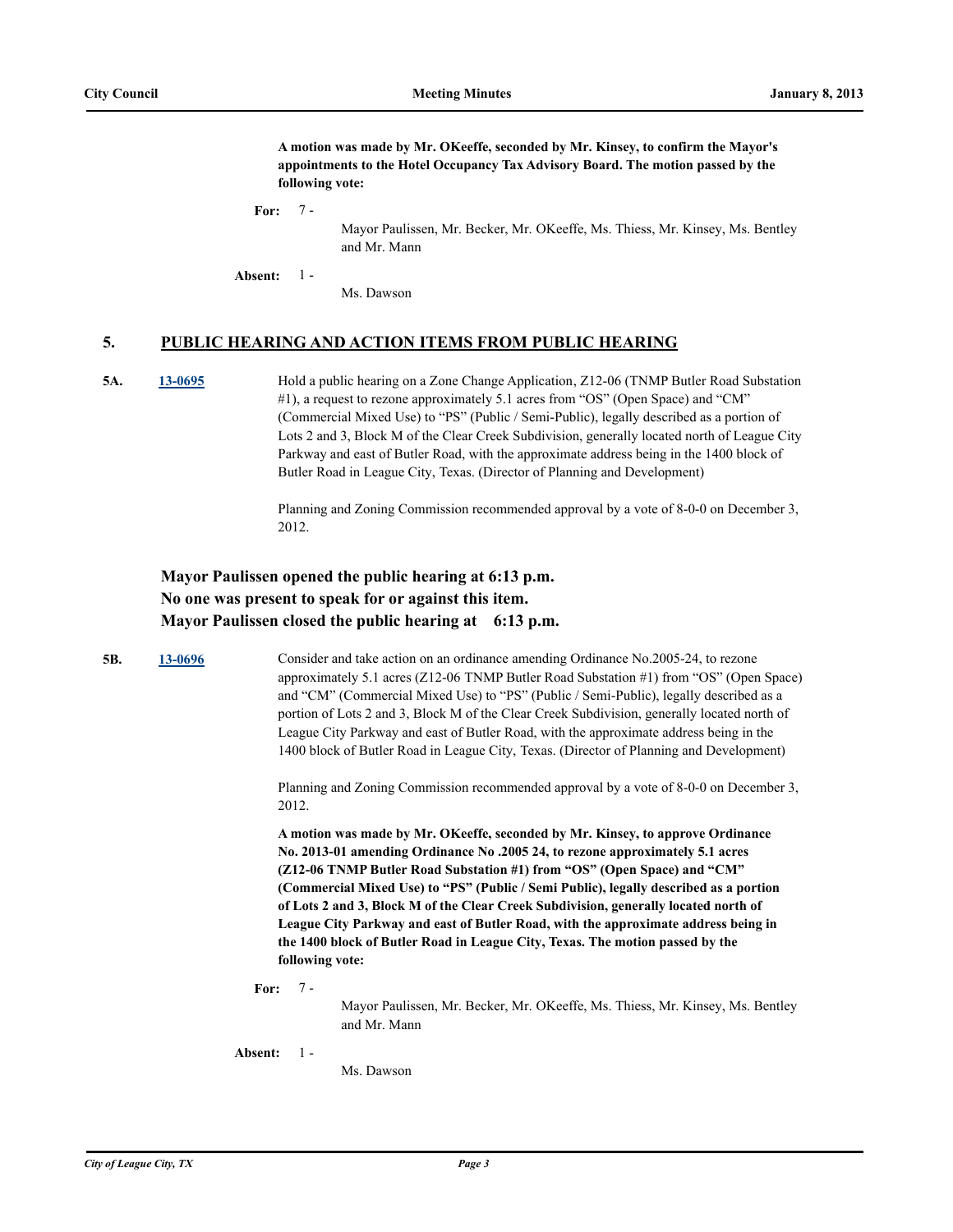| 5C. | 13-0697 | Hold a public hearing on a Special Use Permit Application, SUP12-04 (TNMP Butler Road         |
|-----|---------|-----------------------------------------------------------------------------------------------|
|     |         | Substation #2), for a Special Use Permit for a major utility use [electrical substation] on   |
|     |         | approximately 5.1 acres on property zoned "PS" (Public / Semi-Public), legally described as a |
|     |         | portion of Lots 2 and 3, Block M of the Clear Creek Subdivision, generally located north of   |
|     |         | League City Parkway and east of Butler Road, with the approximate address being in the        |
|     |         | 1400 block of Butler Road in League City, Texas. (Director of Planning and Development)       |
|     |         |                                                                                               |

Planning and Zoning Commission recommended approval, with conditions, by a vote of 8-0-0 on December 3, 2012.

### **Mayor Paulissen opened the public hearing at 6:15 p.m. No one was present to speak for or against this item. Mayor Paulissen closed the public hearing at 6:15 p.m.**

**5D. [13-0698](http://leaguecity.legistar.com/gateway.aspx?m=l&id=3546)** Consider and take action on an ordinance amending Ordinance No.2005-24, for a Special Use Permit (SUP12-04 TNMP Butler Road Substation #2) for a major utility use [electrical substation] on approximately 5.1 acres on property zoned "PS" (Public / Semi-Public), legally described as a portion of Lots 2 and 3, Block M of the Clear Creek Subdivision, generally located north of League City Parkway and east of Butler Road, with the approximate address being in the 1400 block of Butler Road in League City, Texas. (Director of Planning and Development)

> Planning and Zoning Commission recommended approval, with conditions, by a vote of 8-0-0 on December 3, 2012.

**A motion was made by Mr. OKeeffe, seconded by Mr. Kinsey, to approve Ordinance No. 2013-02 amending Ordinance No.2005 24, for a Special Use Permit (SUP12-04 TNMP Butler Road Substation #2) for a major utility use [electrical substation] on approximately 5.1 acres on property zoned "PS" (Public / Semi Public), legally described as a portion of Lots 2 and 3, Block M of the Clear Creek Subdivision, generally located north of League City Parkway and east of Butler Road, with the approximate address being in the 1400 block of Butler Road in League City, Texas. The motion passed by the following vote:**

**For:** 7 -

> Mayor Paulissen, Mr. Becker, Mr. OKeeffe, Ms. Thiess, Mr. Kinsey, Ms. Bentley and Mr. Mann

**Absent:** 1 -

Ms. Dawson

**5E. [13-0687](http://leaguecity.legistar.com/gateway.aspx?m=l&id=3535)** Hold a public hearing on Special Use Permit Application, (SUP12-03 Gordon), for a gas and service station use on approximately 1.7 acres on property zoned "CM" (Commercial Mixed Use), legally described as Lot 15 of Division "C" in League City Subdivision, generally located north of Abilene Street, east of FM 270 and west of St. Christopher Avenue, with the approximate address being 345 FM 270 in League City, Texas. (Director of Planning and Development)

> Planning and Zoning Commission recommended approval with conditions on December 3, 2012 by a vote of 8-0.

**Mayor Paulissen opened the public hearing at 6:17 p.m. No one was present to speak for or against this item. Mayor Paulissen closed the public hearing at 6:17 p.m.**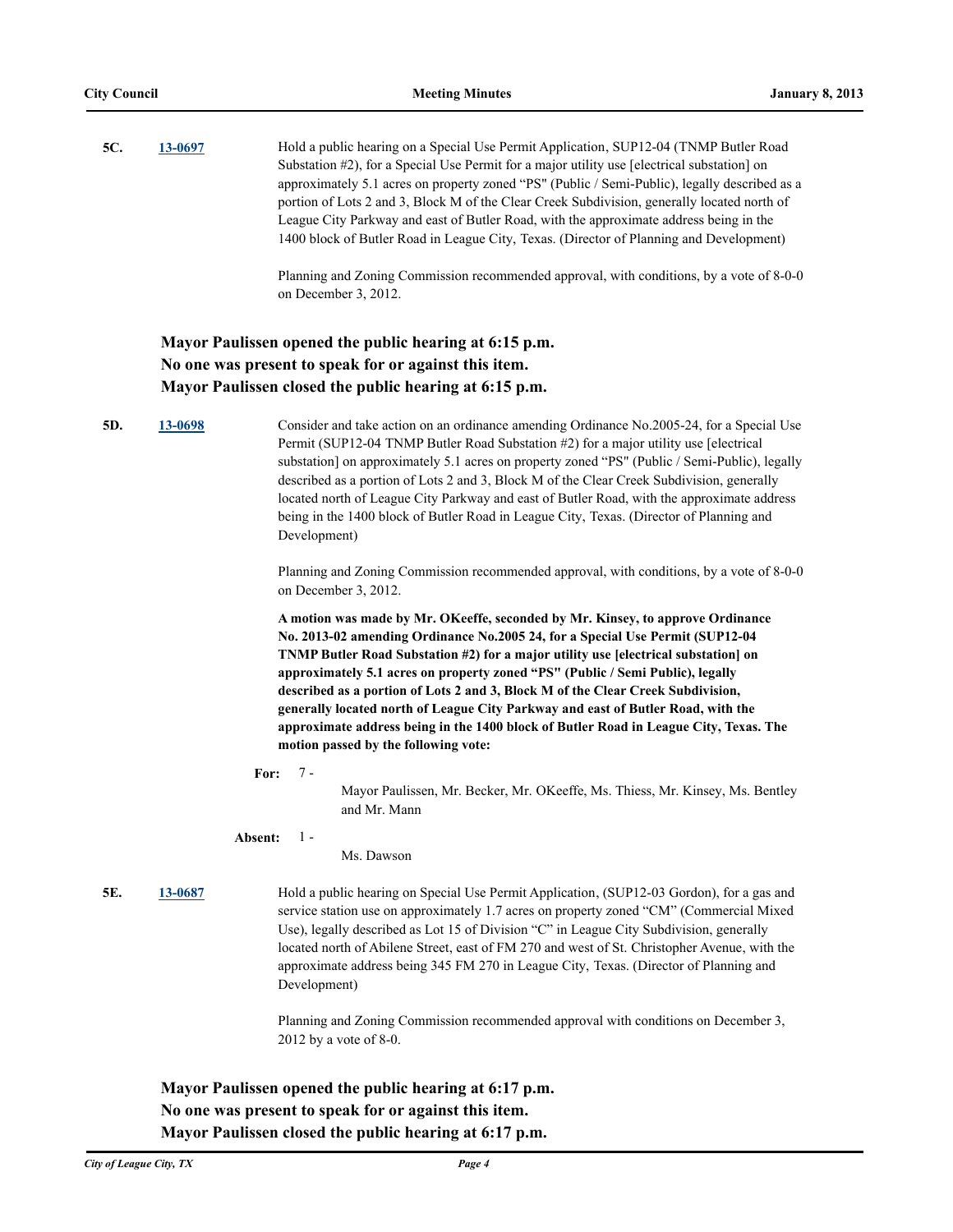| 5F. | 13-0688 | Consider and take action on an ordinance amending Ordinance No.2005-24, for a Special Use<br>Permit, (SUP12-03 Gordon), for a gas and service station use on approximately 1.7 acres on<br>property zoned "CM" (Commercial Mixed Use), legally described as Lot 15 of Division "C"<br>in League City Subdivision, generally located north of Abilene Street, east of FM 270 and<br>west of St. Christopher Avenue, with the approximate address being 345 FM 270 in League<br>City, Texas (Director of Planning & Development)                                                                               |
|-----|---------|--------------------------------------------------------------------------------------------------------------------------------------------------------------------------------------------------------------------------------------------------------------------------------------------------------------------------------------------------------------------------------------------------------------------------------------------------------------------------------------------------------------------------------------------------------------------------------------------------------------|
|     |         | Planning and Zoning Commission recommended approval with conditions on December 3,<br>2012, by a vote of 8-0.                                                                                                                                                                                                                                                                                                                                                                                                                                                                                                |
|     |         | Conditions: that a natural barrier be installed around the detention pond for traffic<br>safety.                                                                                                                                                                                                                                                                                                                                                                                                                                                                                                             |
|     |         | A motion was made by Mr. OKeeffe, seconded by Ms. Bentley, to approve, with<br>conditions, Ordinance No. 2013-03. amending Ordinance No.2005 24, for a Special Use<br>Permit, (SUP12-03 Gordon), for a gas and service station use on approximately 1.7 acres<br>on property zoned "CM" (Commercial Mixed Use), legally described as Lot 15 of<br>Division "C" in League City Subdivision, generally located north of Abilene Street, east<br>of FM 270 and west of St. Christopher Avenue, with the approximate address being 345<br>FM 270 in League City, Texas. The motion passed by the following vote: |
|     | For:    | 7 -<br>Mayor Paulissen, Mr. Becker, Mr. OKeeffe, Ms. Thiess, Mr. Kinsey, Ms. Bentley<br>and Mr. Mann                                                                                                                                                                                                                                                                                                                                                                                                                                                                                                         |
|     | Absent: | $1 -$<br>Ms. Dawson                                                                                                                                                                                                                                                                                                                                                                                                                                                                                                                                                                                          |
| 5G. | 13-0689 | Hold a public hearing on Zone Change Application, (Z12-07 Thomas), a request to rezone<br>approximately 3.3 acres from "RSF-5" (Single-family residential with a minimum lot size of<br>5,000 square feet) to "CG" (General Commercial), legally described as a portion of Lots 1-6<br>and all of lots 7-12 in Blocks 256-258 of the Moore's Addition, generally located north of<br>West FM 646 and west of Highway 3, with the approximate address being 301 West FM 646,<br>League City, Texas (Director of Planning and Development)                                                                     |
|     |         | Planning and Zoning Commission recommended approval on December 3, 2012 by a vote of<br>$8-0.$                                                                                                                                                                                                                                                                                                                                                                                                                                                                                                               |
|     |         | Mayor Paulissen opened the public hearing at 6:20 p.m.<br>No one was present to speak for or against this item.<br>Mayor Paulissen closed the public hearing at 6:20 p.m.                                                                                                                                                                                                                                                                                                                                                                                                                                    |
| 5H. | 13-0690 | Consider and take action on an ordinance amending Ordinance No.2005-24, to rezone<br>approximately 3.3 acres (Z12-07 Thomas), from "RSF-5" (Single-family residential with a<br>minimum lot size of 5,000 square feet) to "CG" (General Commercial), legally described as a<br>portion of Lots 1-6 and all of lots 7-12 in Blocks 256-258 of the Moore's Addition, generally<br>located north of West FM 646 and west of Highway 3, with the approximate address being<br>301 West FM 646, League City, Texas (Director of Planning and Development)                                                         |
|     |         | Planning and Zoning Commission recommended approval on December 3, 2012 by a vote of<br>$8-0.$                                                                                                                                                                                                                                                                                                                                                                                                                                                                                                               |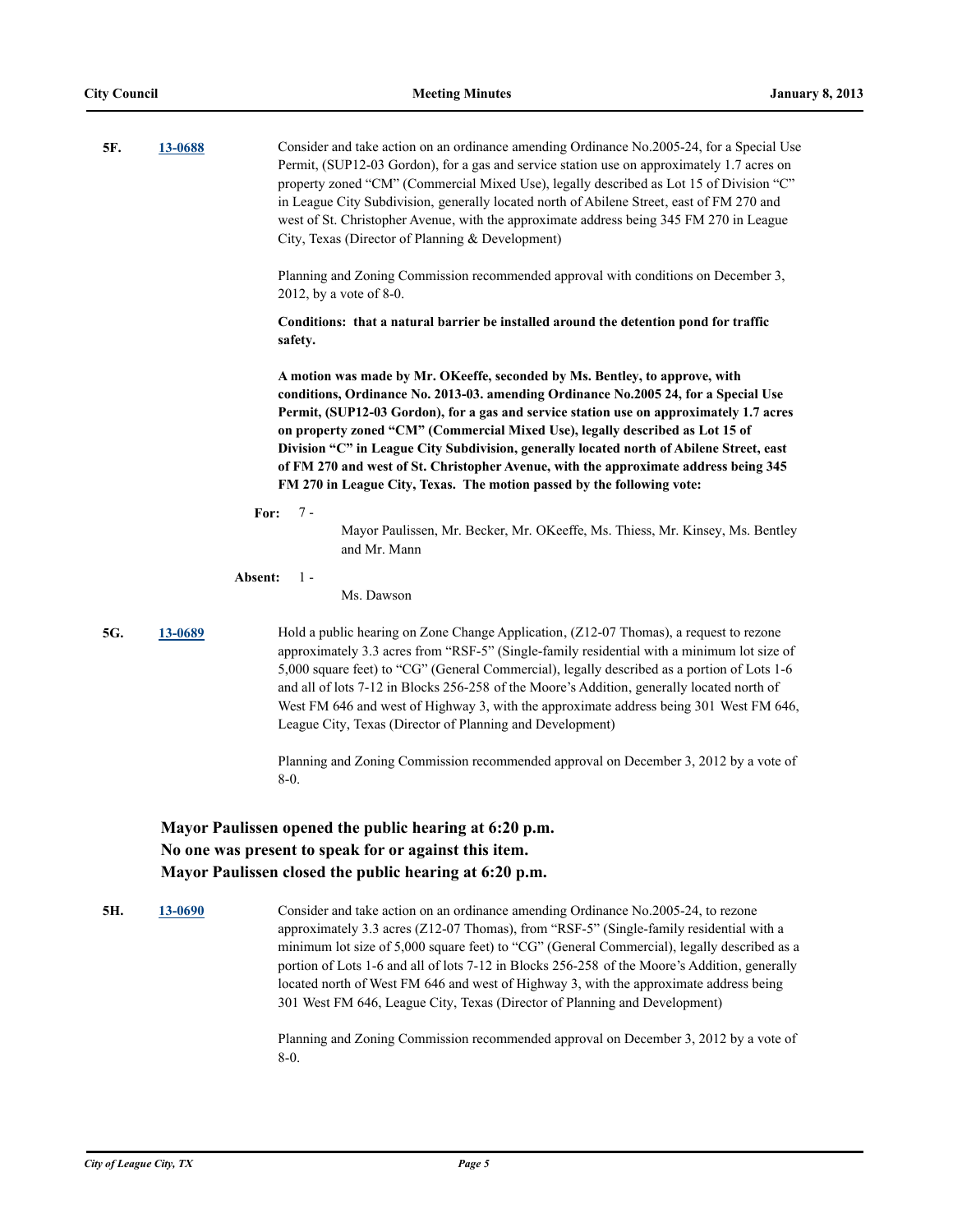**A motion was made by Mr. OKeeffe, seconded by Ms. Bentley, to approve Ordinance No. 2013-04 amending Ordinance No.2005 24, to rezone approximately 3.3 acres (Z12-07 Thomas), from "RSF-5" (Single family residential with a minimum lot size of 5,000 square feet) to "CG" (General Commercial), legally described as a portion of Lots 1-6 and all of lots 7-12 in Blocks 256-258 of the Moore's Addition, generally located north of West FM 646 and west of Highway 3, with the approximate address being 301 West FM 646, League City, Texas. The motion passed by the following vote:**

**For:**  $7 -$ 

> Mayor Paulissen, Mr. Becker, Mr. OKeeffe, Ms. Thiess, Mr. Kinsey, Ms. Bentley and Mr. Mann

**Absent:**  $1 -$ 

Ms. Dawson

### **6. CITIZENS REQUEST FOR HEARING BEFORE CITY COUNCIL**

**The privilege of speaking at this time is limited to the following persons: residents, persons having an ownership interest in property or a business located within the City, or their attorneys.**

**A statement of no more than 3 minutes may be made on items of general relevance. There will be no yielding of time to another person. State law prohibits the Mayor and members of the City Council from commenting on any statement or engaging in dialogue without an appropriate agenda item being posted in accordance with the Texas Open Meetings Law. Comments should be directed to the entire Council, not individual members. Engaging in verbal attacks or comments intended to insult, abuse, malign or slander any individual shall be cause for termination of time privileges and expulsion from Council Chambers.**

| <b>NAME</b>             | <b>ADDRESS</b>     | <b>SUBJECT</b>                            |  |
|-------------------------|--------------------|-------------------------------------------|--|
| <b>Brent Fornet</b>     | 804 Corvell Street | <b>Historic District</b>                  |  |
| <b>Trey Schoellkopf</b> | 102 7th Street     | <b>First Responders/Historic District</b> |  |

### **7. COUNCIL MEMBERS COMMENTS/REPORTS**

**Announcements concerning items of community interest. No action will be taken or discussed.**

**Todd Kinsey said the programs are in full swing at the Helen Hall Library. We have Story Time, Antiques Roundtable, Crazy Thursdays and Teen Winter Fest. The topic for this month's book discussion club is Their Eyes Were Watching God by Nora Neale Hurston. Program days and times can be found online at www.leaguecitylibrary.org or you can call the library at 281-554-1111.**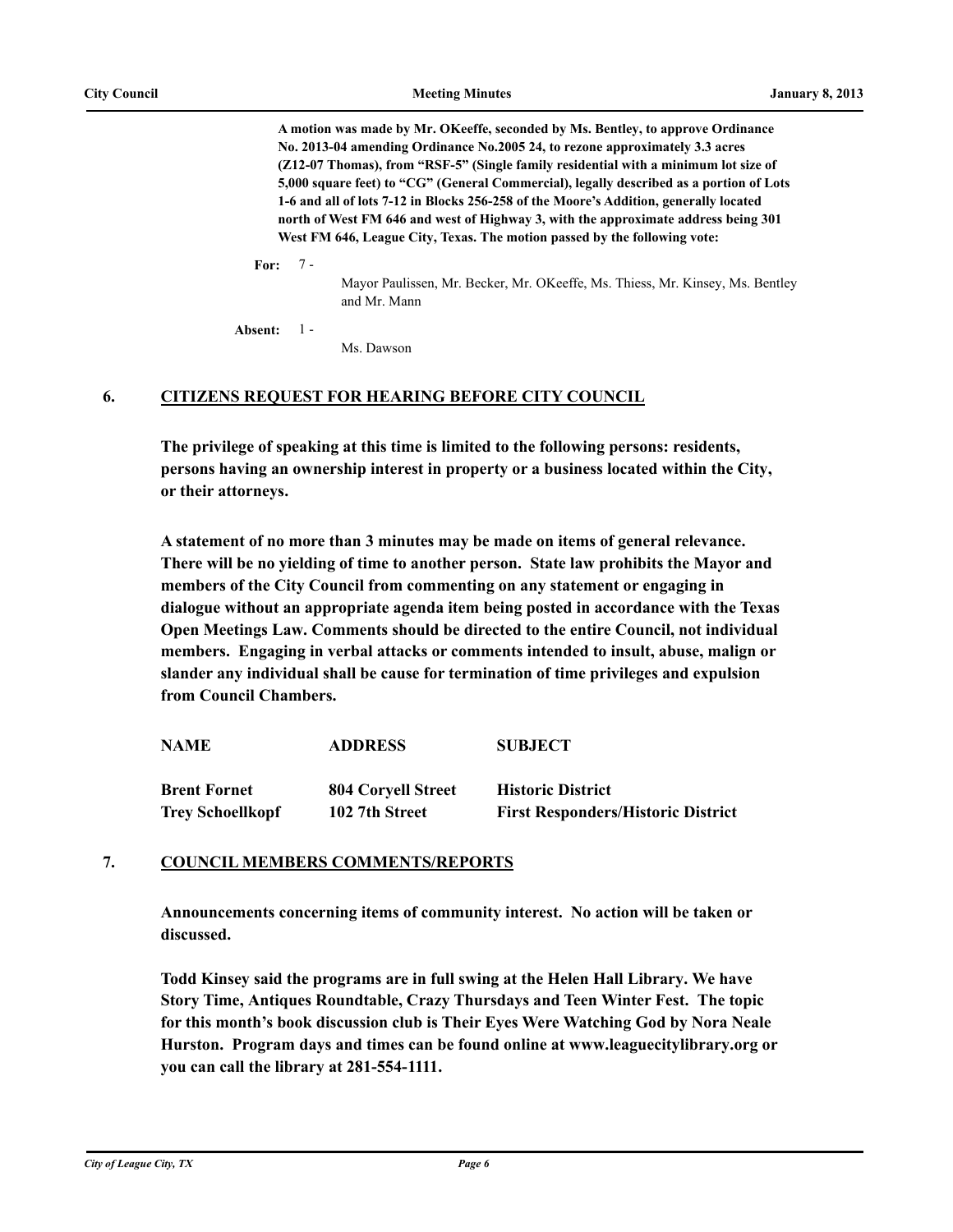**Dan Becker had no comments.**

**Geri Bentley had no comments.**

**Andy Mann said we are really lucky. We live in the greatest country, in the greatest state and really the greatest city in the Houston Metro area. But on January 26 we are all going to come together as a team with a single goal of making this city even better. Each of us on council have ideas on how to make this city safer, smarter and more scenic, but as your elected officials, this is really an opportunity for those of you out in the community to have your voice heard. Just as a call to all of you out there, if you've seen anything that you would want us to work on in the next year, drop us an email, give some of us a call or hit us up on Facebook. We're all ears at this time and we want to set the ship in a direction that not only reflects each of our personal ideas of where to go but where the community as a whole wants to see the city go.** 

**Heidi Thiess said welcome back from your holiday vacation. I just wanted to remind you that today opened the session for the 83rd Legislative Session. There is good reason we keep those guys out of Austin for most of the time, out of every 2 years, but every 2 years they go there for 140 days and this is when you need to really be paying attention. Things happen very quickly and I think it really behooves people to know exactly how their government works, not just here at the city but also at the state level. Much of what they do will impact us here at home. The closer the government is to home the more impact it has on your daily life so I just wanted to let you know it did open today and it's opening with a bang. Just keep your eyes on your elected officials there. They are there for 140 days, possibly another 30 more if they can't get their business done but they are your public servants, they work for you, you pay their bills and hold them accountable. Hold their feet to the fire. Thank you.**

**Dennis OKeeffe said welcome everyone to the first council meeting of 2013. We appreciate you all attending these activities and I look forward as well to working with our new City Council members for the fiscal year 2013. It's going to be a joyous and entertaining time. Just as a reminder, we've hit on a couple of things already this year. We talked quite extensively last night that we are still in a drought condition here in southeast Texas so be prepared to do your part if called upon to try and curtail the use of water in the event that we experience some of the similar conditions that we had a couple of years ago. Also, I would like to recognize that there were a lot of wonderful Christmas and New Year's events around the city over the holidays of which I had the blessed opportunity to participate in one of those. I wanted to thank Clear Creek Village for that invitation. I really had a wonderful, great time. I met some really great people but we look forward to seeing you all often, attending the council meetings. If you have any questions feel free to contact me anytime.**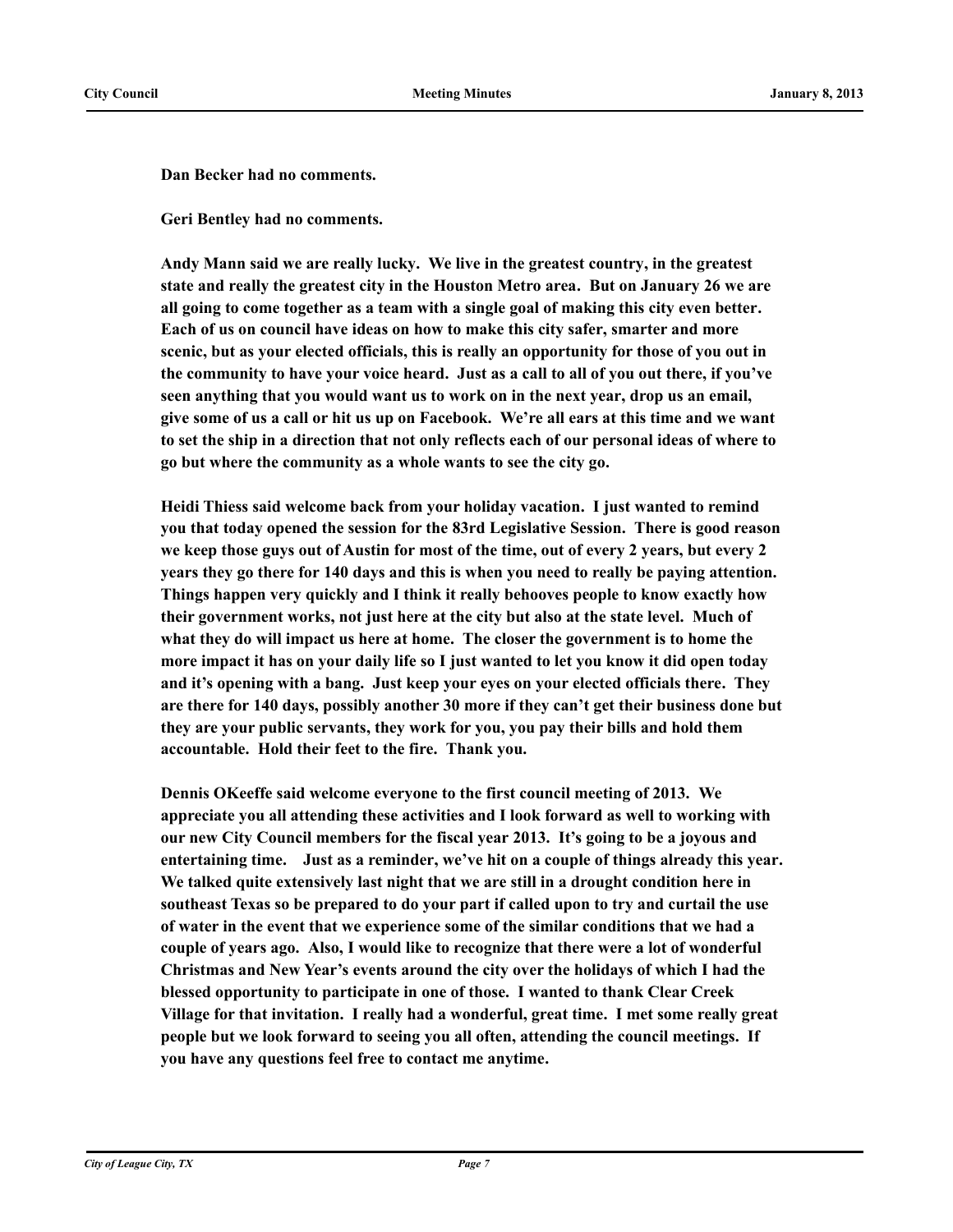### **8. MAYOR COMMENTS/ REPORT**

Announcements concerning items of community interest. No action will be taken or discussed.

**Mayor Paulissen said we did have a meeting this morning at 10:00 a.m. with the National Weather Service to talk about the pending possibility of a severe storms and the possibility of flooding. We met this morning with Brad Goudie, who is our Fire Chief, Dena Mahan our Emergency Management Coordinator, and some police officials and city staff. Several years back in April of 2009 we had a major thunderstorm that brought about over an inch of rain in a short period of less than a minute, I think. It was almost a national record for the amount of rainfall that could come down in one minute. So far we've missed the bulk of this. We may still have some major issues with the rain and I would like to say that the city today is in a lot better shape as far as all of their outfall ditches and all that kind of stuff so rest assured your staff has been monitoring status of the city right now and probably will be monitoring this evening. Brad said that he may be up all night to make sure that your city is safe and that if we have any issues with water we can address them in a timely manner. We appreciate that.**

### **9. REPORTS FROM STAFF MEMBERS**

**Announcements concerning items of community interest. No action will be taken or discussed.**

**Mike Loftin said just to follow on the comments you just made we thought it would be appropriate for Chief Goudie, as Emergency Management coordinator, to come up and give a brief report on what we need to perhaps be aware of tomorrow. We do have a second day facing us.** 

**Chief Goudie said we do have a very significant weather pattern developing. The concerns are, we're looking for a minimum of two inches of rain but we are in the target of closer to four to seven inches in reality. Currently grounds are saturated so we're going to be looking at heavy run-off. Keep in mind the message turn around, don't drown. Let's counsel all of our residents if you see that high water, avoid it. Some other concerns we've got, we're expecting anywhere from 4:00 to 6:00 o'clock in the morning a squall line coming through and anticipated straight line winds from 40 to 60 mph. With these saturated soils we're subject to a lot of trees turning over. We have already had one 30 foot tall oak tree that went over today out of the storm this morning. Keep in mind the situational awareness. Avoid the flood waters, stay tuned to the radar. Emergency Management staff will be monitoring the situation and if it progresses worse we will be sending out notifications so we are on call.**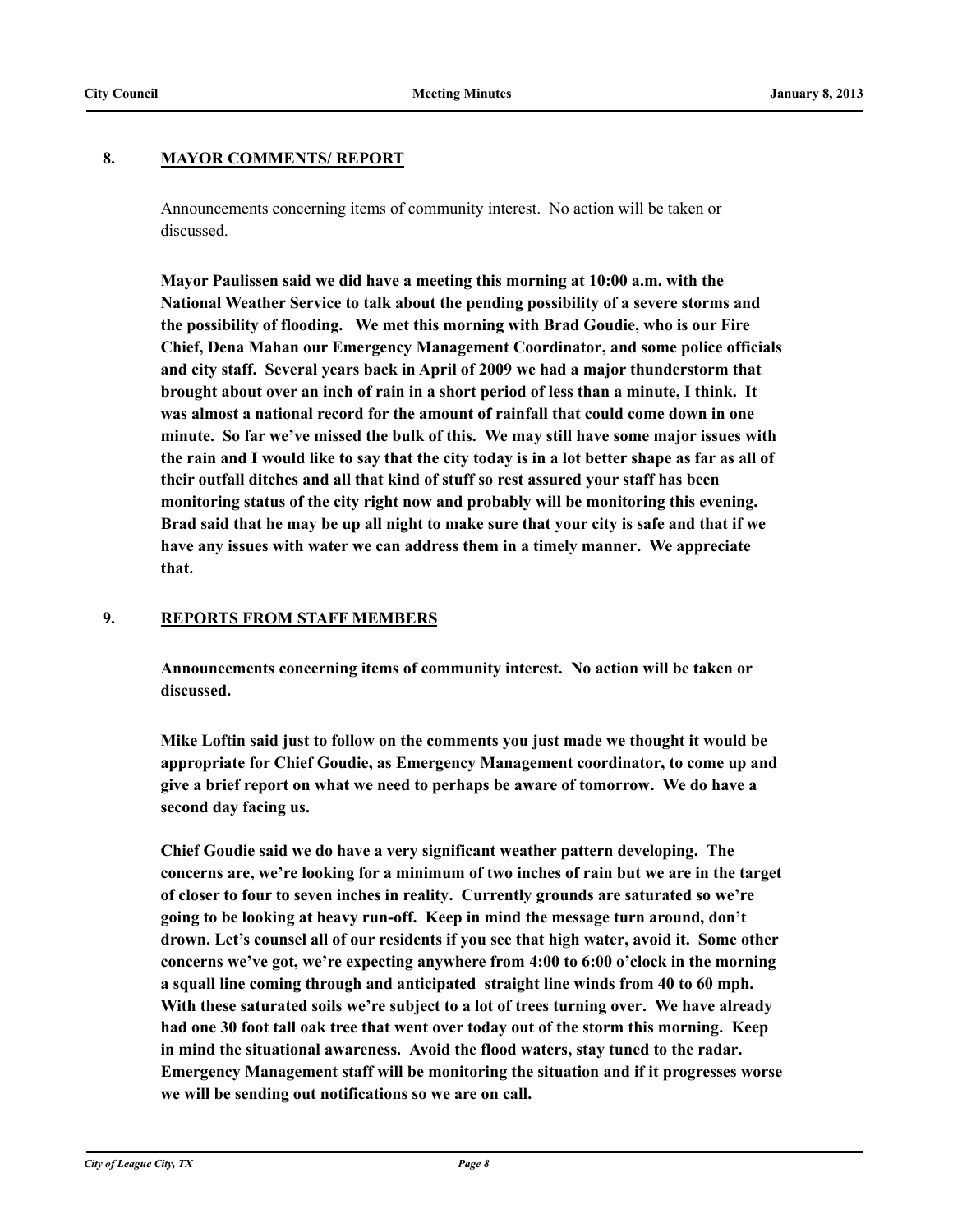### **10. CONSENT AGENDA**

Approval of the Consent Agenda

**Agenda Iten 10D was pulled by Mr. Becker, Items 10B and 10C were pulled by Mr. OKeeffe.**

**A motion was made by Mr. Mann, seconded by Mr. Becker, to approve the Consent Agenda with the exception of Items 10B, 10C, and 10D. The motion passed by the following vote:**

Mayor Paulissen, Mr. Becker, Mr. OKeeffe, Ms. Thiess, Mr. Kinsey, Ms. Bentley and Mr. Mann

#### **Absent:** 1 -

Ms. Dawson

**10A. [13-0692](http://leaguecity.legistar.com/gateway.aspx?m=l&id=3540)** Consider and take action on acceptance of the municipal infrastructure to serve Enclave at Bay Colony West Section 1, Phase 2 within Bay Colony West Municipal Utility District (Assistant City Manager, Public Works)

Staff recommends approval.

### **Approved on the Consent Agenda**

**10B. [13-0691](http://leaguecity.legistar.com/gateway.aspx?m=l&id=3539)** Consider and take action on a pipeline easement offer from Genesis Pipeline, L.P. for the installation and maintenance of an 18-inch pipeline within the Interurban corridor (Assistant City Manager, Public Works)

Staff recommends approval.

**A motion was made by Mr. OKeeffe, seconded by Mr. Kinsey, to approve a pipeline easement offer from Genesis Pipeline, L.P. for the installation and maintenance of an 18-inch pipeline within the Interurban corridor. The motion passed by the following vote:**

**For:**  $7 -$ 

> Mayor Paulissen, Mr. Becker, Mr. OKeeffe, Ms. Thiess, Mr. Kinsey, Ms. Bentley and Mr. Mann

#### **Absent:**  $1 -$

Ms. Dawson

**10C. [13-0708](http://leaguecity.legistar.com/gateway.aspx?m=l&id=3556)** Consider and take action on a request by the League City Lions Club for a variance to Chapter 74, Article I, Section 74-1 of the Code of Ordinance of the City of League City entitled "Hours for use of city parks and boat ramps" for use of the Eastern Regional Park on the first Sunday of each month from March 2013 to March 2014 (Director of Parks & Cultural Services)

Staff recommends approval.

**A motion was made by Mr. Kinsey, seconded by Ms. Bentley, to approve a request by the League City Lions Club for a variance to Chapter 74, Article I, Section 74-1 of the Code of Ordinance of the City of League City entitled "Hours for use of city parks and boat ramps" for use of the Eastern Regional Park on the first Sunday of each month from March 2013 to March 2014. The motion passed by the following vote:**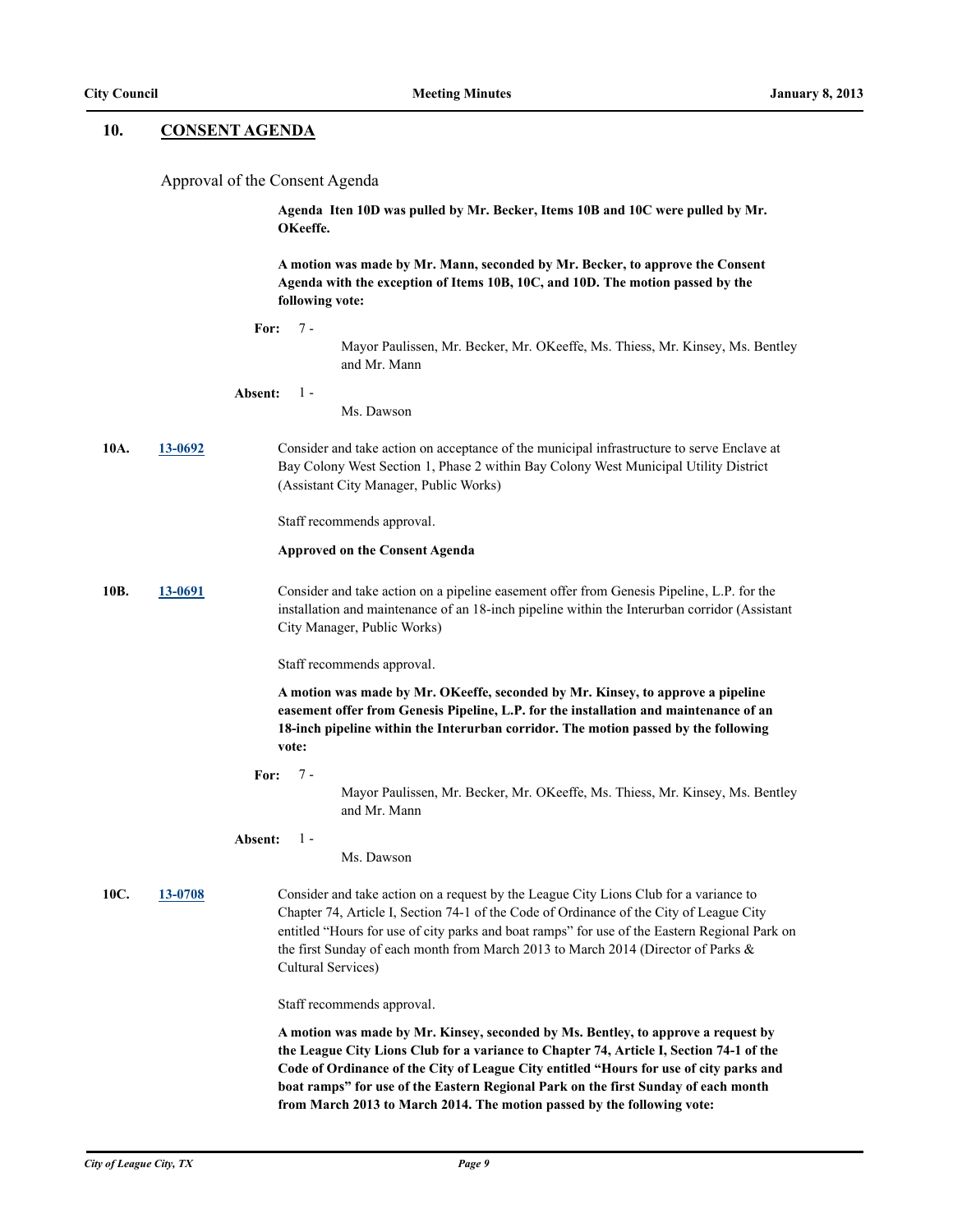|      |         | $7 -$<br>For:<br>Mayor Paulissen, Mr. Becker, Mr. OKeeffe, Ms. Thiess, Mr. Kinsey, Ms. Bentley<br>and Mr. Mann                                                                                       |
|------|---------|------------------------------------------------------------------------------------------------------------------------------------------------------------------------------------------------------|
|      |         | Absent:<br>$1 -$<br>Ms. Dawson                                                                                                                                                                       |
| 10D. | 13-0717 | Consider and take action to award the construction contract for the Ghirardi WaterSmart<br>Project (Director of Parks and Cultural Services)                                                         |
|      |         | Staff recommends award of a contract to Landscape Art, Inc. in the reduced amount of<br>\$669,278.                                                                                                   |
|      |         | A motion was made by Mr. OKeeffe, seconded by Mr. Becker, to discuss.                                                                                                                                |
|      |         | Mr. Jay Williams of Landscape Art, Inc. was available for questions.                                                                                                                                 |
|      |         | A motion was made by Ms. Thiess, seconded by Mr. Kinsey to postpone indefinitely.                                                                                                                    |
|      |         | The motion was amended by Mr. OKeeffe, seconded by Mayor Paulissen, to postpone<br>until the end of the meeting to allow staff to refigure the contract. The motion failed by<br>the following vote: |
|      |         | $3 -$<br>For:<br>Mayor Paulissen, Mr. OKeeffe and Ms. Thiess                                                                                                                                         |
|      |         | Opposed:<br>4 -<br>Mr. Becker, Mr. Kinsey, Ms. Bentley and Mr. Mann                                                                                                                                  |
|      |         | $1 -$<br>Absent:<br>Ms. Dawson                                                                                                                                                                       |
|      |         | The motion was amended by Ms. Thiess, seconded by Mr. Kinsey, to postpone to the<br>January 22, 2013 meeting. The motion passed by the following vote:                                               |
|      |         | $6 -$<br>For:<br>Mayor Paulissen, Mr. OKeeffe, Ms. Thiess, Mr. Kinsey, Ms. Bentley and Mr. Mann                                                                                                      |
|      |         | Opposed:<br>$1 -$<br>Mr. Becker                                                                                                                                                                      |
|      |         | $1 -$<br>Absent:<br>Ms. Dawson                                                                                                                                                                       |
| 10E. | 13-0704 | Consider and take action on a resolution dissolving the Local Government Corporation, the<br>Park on Clear Creek Development Authority and the Community Investment Committee (City<br>Manager)      |
|      |         | Resolution No. 2013-01 was approved on the Consent Agenda                                                                                                                                            |
|      |         | <b>END OF CONSENT AGENDA</b>                                                                                                                                                                         |

## **11. OLD BUSINESS**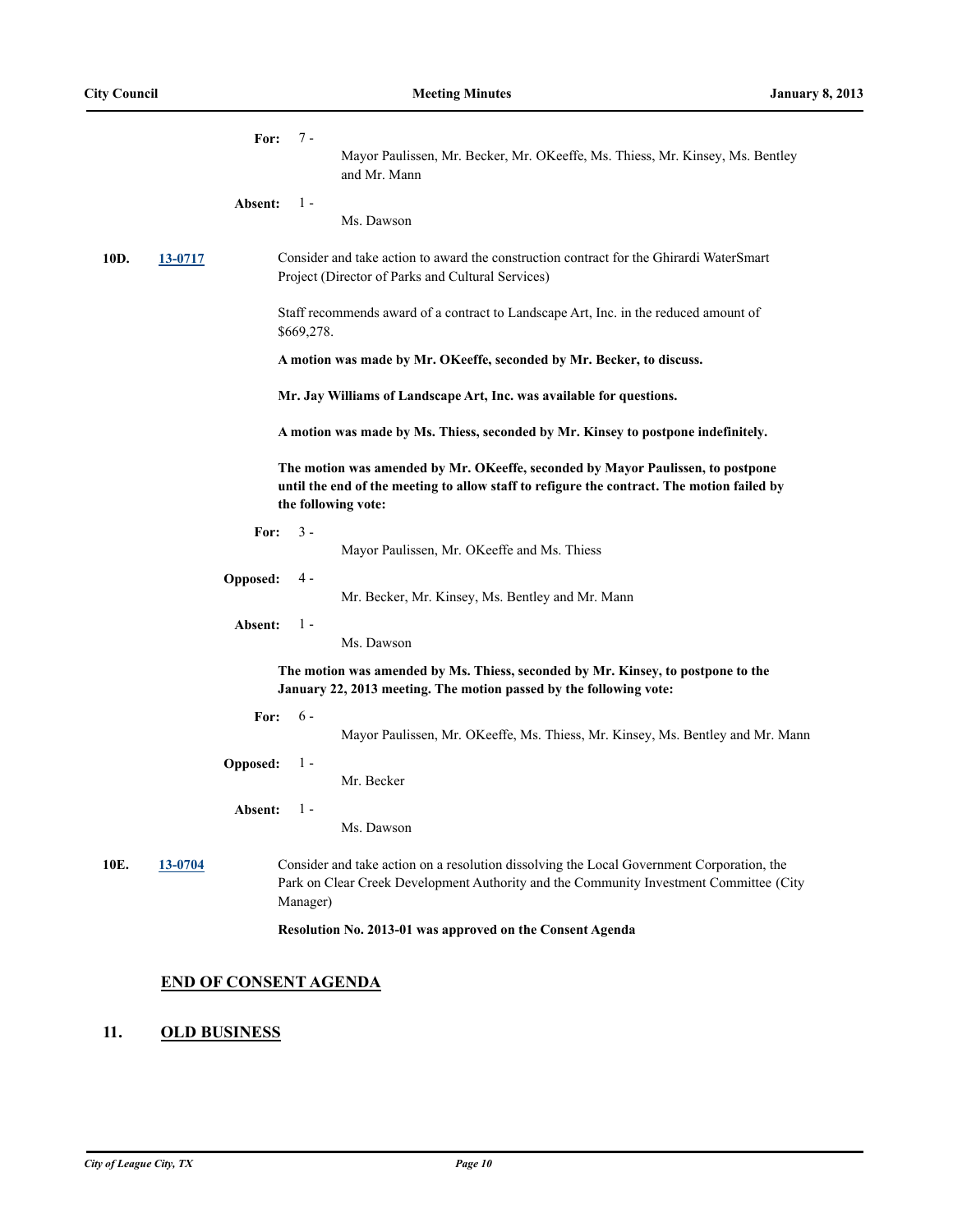### **12. NEW BUSINESS**

**12A. [13-0714](http://leaguecity.legistar.com/gateway.aspx?m=l&id=3562)** Consider and take action on an Addendum to Contract for Visitor Center Services (Director of Planning and Development)

**A motion was made by Mr. OKeeffe, seconded by Mr. Kinsey, to discuss.**

**Mr. Jason Ebey, former President of the League City Chamber of Commerce and Ms. Laurie Baldwin, current President, were available for questions.**

**A motion was made by Mr. OKeeffe, seconded by Mr. Kinsey, to postpone the Addendum to Contract for Visitor Center Services to the January 22, 2013 meeting. The motion passed by the following vote:**

#### **For:** 7 -

Mayor Paulissen, Mr. Becker, Mr. OKeeffe, Ms. Thiess, Mr. Kinsey, Ms. Bentley and Mr. Mann

**Absent:** 1 -

Ms. Dawson

### **13. FIRST READING OF ORDINANCES**

**13A. [13-0713](http://leaguecity.legistar.com/gateway.aspx?m=l&id=3561)** Consider and take action on an ordinance amending the City of League City, Texas, Governmental, Proprietary, and Capital Funds Budget for the Fiscal Year 2012 by amending Ordinance No. 2011-48, No. 2011-66, No. 2012-05, No. 2012-08 and 2012-17 to adjust the operating budget for actual expenditures (City Manager)

Staff recommends approval and requests first and final reading.

**A motion was made by Mr. OKeeffe, seconded by Mr. Kinsey, to approve first and final reading. The motion passed by the following vote:**

#### **For:**  $7<sub>-</sub>$

Mayor Paulissen, Mr. Becker, Mr. OKeeffe, Ms. Thiess, Mr. Kinsey, Ms. Bentley and Mr. Mann

**Absent:** 1 -

Ms. Dawson

**A motion was made by Mr. OKeeffe, seconded by Ms. Bentley, to approve Ordinance No. 2013-05 amending the City of League City, Texas, Governmental, Proprietary, and Capital Funds Budget for the Fiscal Year 2012 by amending Ordinance No. 2011-48, No. 2011-66, No. 2012-05, No. 2012-08 and 2012-17 to adjust the operating budget for actual expenditures. The motion passed by the following vote:**

**For:** 7 -

Mayor Paulissen, Mr. Becker, Mr. OKeeffe, Ms. Thiess, Mr. Kinsey, Ms. Bentley and Mr. Mann

**Absent:** 1 -

Ms. Dawson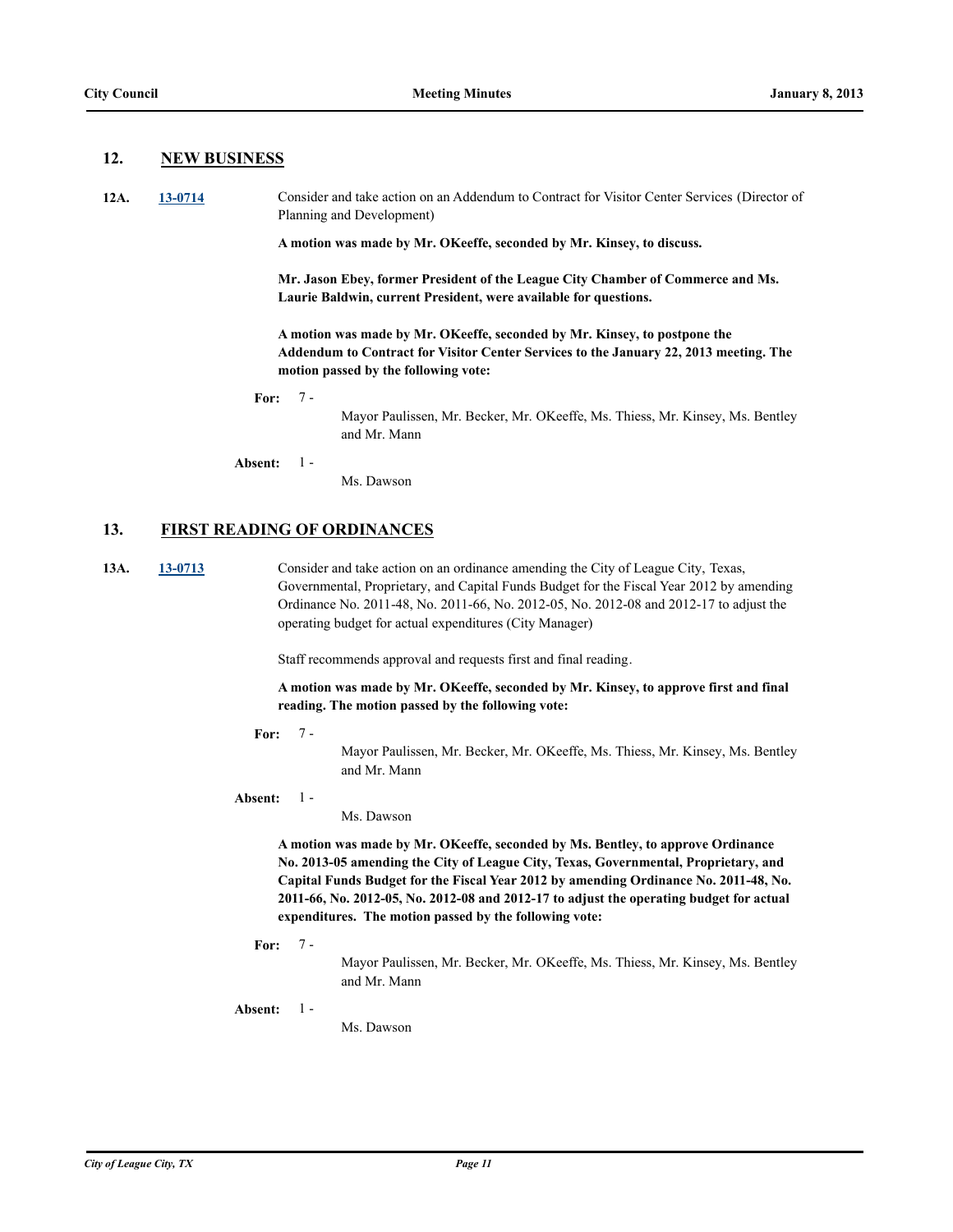| 13B. | 13-0700                                                                                         |       | Consider and take action on an ordinance amending the boundaries of the Historic District for<br>requests approved by City Council prior to adoption of the moratorium established by<br>ordinance on December 11, 2012 (Director of Planning & Development)                                                           |
|------|-------------------------------------------------------------------------------------------------|-------|------------------------------------------------------------------------------------------------------------------------------------------------------------------------------------------------------------------------------------------------------------------------------------------------------------------------|
|      |                                                                                                 |       | A motion was made by Ms. Thiess, seconded by Mr. Kinsey, to approve first and final<br>reading. The motion passed by the following vote:                                                                                                                                                                               |
|      | For:                                                                                            | $6 -$ | Mayor Paulissen, Mr. OKeeffe, Ms. Thiess, Mr. Kinsey, Ms. Bentley and Mr. Mann                                                                                                                                                                                                                                         |
|      | Opposed:                                                                                        | $1 -$ | Mr. Becker                                                                                                                                                                                                                                                                                                             |
|      | Absent:                                                                                         | $1 -$ | Ms. Dawson                                                                                                                                                                                                                                                                                                             |
|      |                                                                                                 |       | A motion was made by Mr. OKeeffe, seconded by Ms. Thiess, to approve Ordinance No.<br>2013-06 amending the boundaries of the Historic District for requests approved by City<br>Council prior to adoption of the moratorium established by ordinance on December 11,<br>2012. The motion passed by the following vote: |
|      | $6 -$<br>For:<br>Mayor Paulissen, Mr. OKeeffe, Ms. Thiess, Mr. Kinsey, Ms. Bentley and Mr. Mann |       |                                                                                                                                                                                                                                                                                                                        |
|      | Opposed:                                                                                        | $1 -$ | Mr. Becker                                                                                                                                                                                                                                                                                                             |
|      | Absent:                                                                                         | $1 -$ | Ms. Dawson                                                                                                                                                                                                                                                                                                             |
| 14.  |                                                                                                 |       | <b>TABLED ITEMS SUBJECT TO RECALL</b>                                                                                                                                                                                                                                                                                  |
| 15.  |                                                                                                 |       | <b>ITEMS ADDED AFTER ELECTRONIC AGENDA COMPLETED</b>                                                                                                                                                                                                                                                                   |
|      | Present                                                                                         | $8 -$ | Mayor Paulissen announced that Joanna Dawson arrived at 8:21 p.m.<br>Mayor Tim Paulissen, Mr. Dan Becker, Mr. Dennis OKeeffe, Ms. Heidi Thiess, Mr.<br>Todd Kinsey, Ms. Geri Bentley, Mr. Andy Mann and Ms. Joanna Dawson                                                                                              |

**15A. 13-0726** Consider and take action on appointment to the Growth and Development Advisory Committee (City Manager) **Position No. 9 of the Growth and Development Advisory Committee is vacant. Council Member Joanna Dawson's nominee is Mike Hembree. A motion was made by Mr. OKeeffe, seconded by Mr. Kinsey, to approve the appointment of Mike Hembree Position No. 9 of the Growth and Development Advisory Committee. The motion passed by the following vote:**

**For:** 8 -

Mayor Paulissen, Mr. Becker, Mr. OKeeffe, Ms. Thiess, Mr. Kinsey, Ms. Bentley, Mr. Mann and Ms. Dawson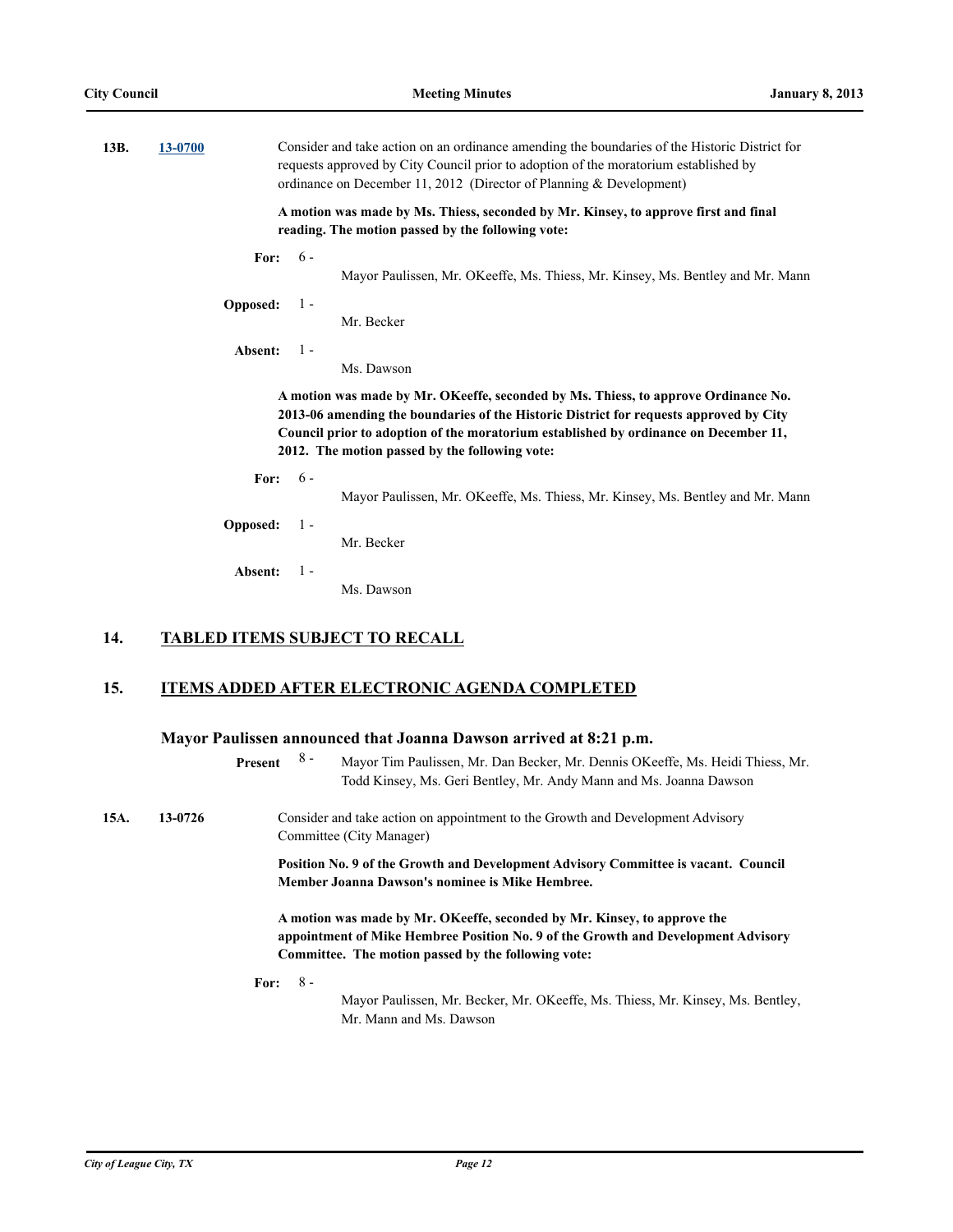### **16. EXECUTIVE (CLOSED) SESSION (S)**

### **At 8:24 p.m. Mayor Paulissen announced the City Council will now go into executive session to discuss the following items:**

| 16A. | 13-0711 | Texas Open Meetings Act, Section 551.074 Government Code - Personnel Matters                                                                                                   |
|------|---------|--------------------------------------------------------------------------------------------------------------------------------------------------------------------------------|
|      |         | Discuss employment or appointment of a public officer or employee, to-wit: Presiding<br>Municipal Court Judge (Director of Finance)                                            |
| 16B. | 13-0693 | Texas Open Meetings Act, Section 551.072 Government Code - Deliberations about real<br>property                                                                                |
|      |         | Discuss potential purchase or sale of real property interests (Assistant City Manager, Public<br>Works).                                                                       |
|      |         | This item was pulled by staff.                                                                                                                                                 |
| 16C. | 13-0709 | Texas Open Meetings Act, Section 551.071 Government Code - Consultation with City<br>Attorney                                                                                  |
|      |         | Consultation with City Attorney regarding the following pending litigation:                                                                                                    |
|      |         | Cause No. 12-CV-2369; CenterPoint Energy Houston, LLC vs. City of League City, Texas, et<br>al; In the 10th Judicial District Court of Galveston County, Texas (City Attorney) |
| 16D. | 13-0715 | Texas Open Meetings Act, Section 551.071 Government Code - Consultation with City<br>Attorney                                                                                  |
|      |         | Consultation with City Attorney to discuss post-litigation terms of settlement agreement [Paul<br>Smith, et al v. City of League City, Texas]<br>(City Attorney)               |
| 16E. | 13-0723 | Texas Open Meetings Act, Section 551.071 Government Code - Consultation with City<br>Attorney                                                                                  |
|      |         | Consultation with City Attorney regarding the following pending litigation:                                                                                                    |
|      |         | Cause No. CO012000376; State of Texas vs. Star Toyota; In the Municipal Court of the City<br>of League City, Galveston County, Texas (City Attorney)                           |

### **At 10:24 p.m. Mayor Paulissen reconvened the regular meeting and announced there was no final action, decision, or vote with regard to any matter considered in the executive session just concluded.**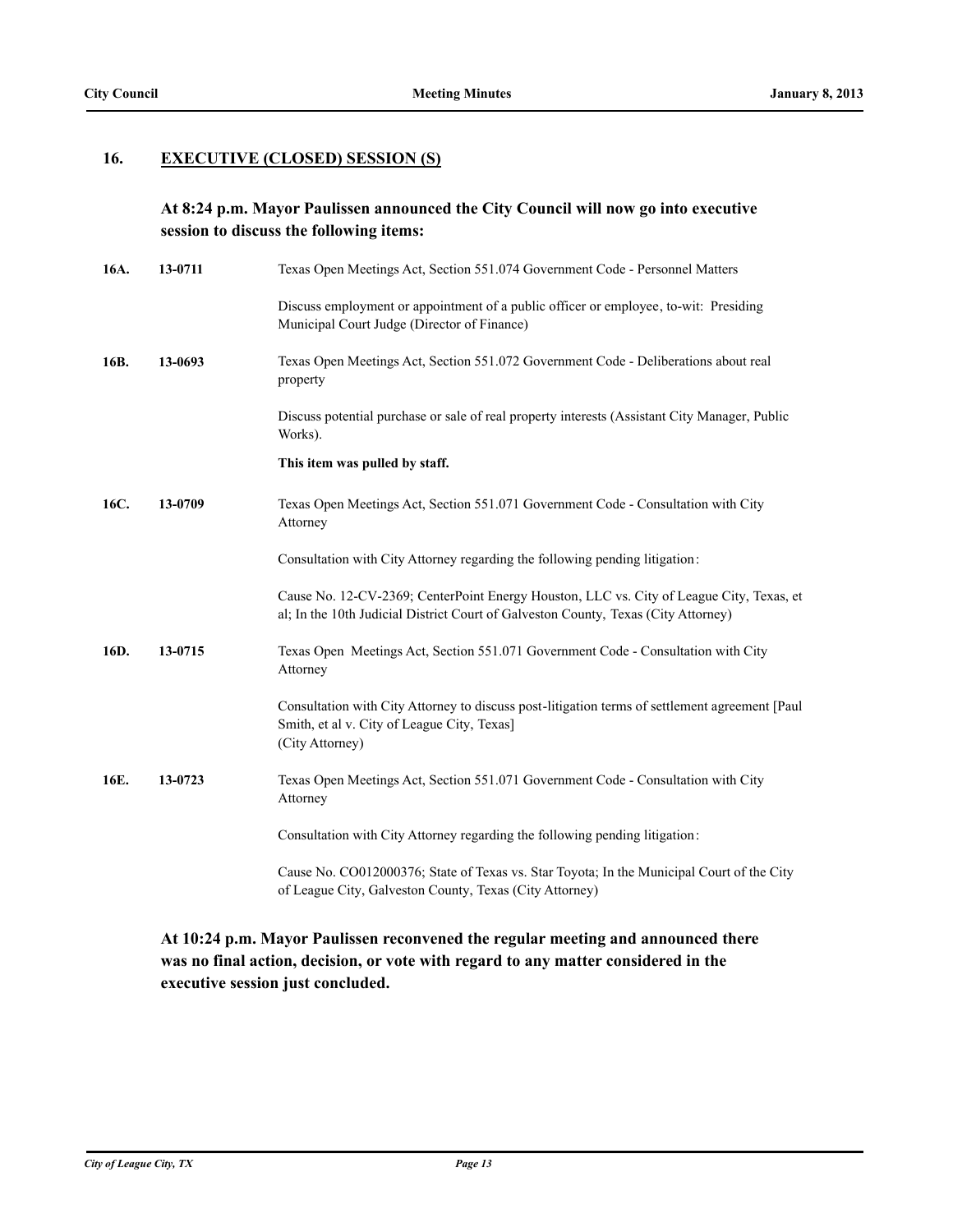# **17. ACTION ITEM(S) FROM EXECUTIVE SESSION(S)**

| 17A. | 13-0712 | Consider and take action on the employment or appointment of a public officer or employee,<br>to-wit: Presiding Municipal Court Judge (Director of Finance)                                           |
|------|---------|-------------------------------------------------------------------------------------------------------------------------------------------------------------------------------------------------------|
|      |         | A motion was made by Mr. Mann, seconded by Mr. Becker, to approve moving forward<br>with the contract as discussed in the executive session. The motion passed by the<br>following vote:              |
|      |         | $7 -$<br>For:<br>Mayor Paulissen, Mr. Becker, Ms. Thiess, Mr. Kinsey, Ms. Bentley, Mr. Mann and<br>Ms. Dawson                                                                                         |
|      |         | <b>Opposed:</b><br>$1 -$<br>Mr. OKeeffe                                                                                                                                                               |
| 17B. | 13-0694 | Consider and take action on discussion concerning potential purchase or sale of real property<br>interests (Assistant City Manager, Public Works)                                                     |
|      |         | This item was pulled by staff.                                                                                                                                                                        |
| 17C. | 13-0710 | Consider and take action on consultations with City Attorney regarding the following pending<br>litigation:                                                                                           |
|      |         | Cause No. 12-CV-2369; CenterPoint Energy Houston, LLC vs. City of League CIty, Texas, et<br>al; In the 10th Judicial District Court of Galveston County, Texas (City Attorney)                        |
|      |         | <b>No Action</b>                                                                                                                                                                                      |
| 17D. | 13-0716 | Consider and take action arising from consultation with City Attorney regarding<br>post-litigation terms of settlement agreement [Paul Smith, et al v. City of League City, Texas]<br>(City Attorney) |
|      |         | A motion was made by Mayor Paulissen, seconded by Mr. Kinsey, to approve<br>proceeding as discussed in executive session. The motion passed by the following vote:                                    |
|      |         | $8 -$<br>For:<br>Mayor Paulissen, Mr. Becker, Mr. OKeeffe, Ms. Thiess, Mr. Kinsey, Ms. Bentley,<br>Mr. Mann and Ms. Dawson                                                                            |
| 17E. | 13-0724 | Consider and take action on consultation with City Attorney regarding the following pending<br>litigation:                                                                                            |
|      |         | Cause No. CO012000376; State of Texas vs. Star Toyota; In the Municipal Court of the City<br>of League City, Galveston County, Texas (City Attorney)                                                  |
|      |         | <b>No Action</b>                                                                                                                                                                                      |